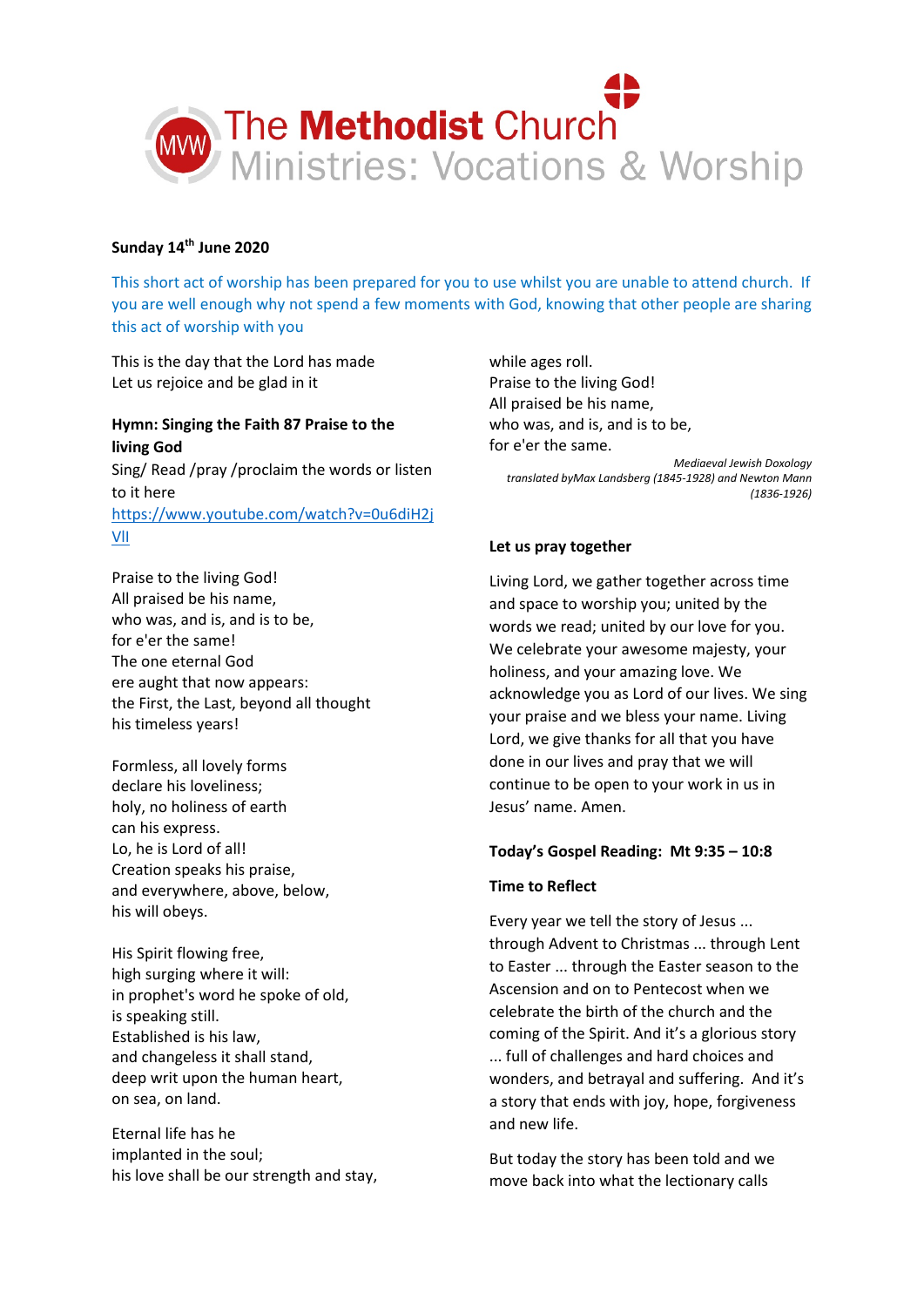"ordinary time". The story's been told but it hasn't ended. In many ways it's just begun. You and I, together with all those who worship across the world today ... whether we're reading and reflecting on written services like this one, or sharing in streamed services on the internet, or gathered in households for prayer, or alone in our homes ... we are the church, and we live in ordinary time ... we live with the joyful knowledge of the resurrection, and there is work to be done.

In our Gospel reading it was compassion for those in need that moved Jesus to commission the twelve disciples and send them out to help with the work. He sent them out to those who needed the message of hope, to those who needed healing, and he sent them out to love and bring healing to those whom society considered untouchable and unlovable – the outsiders and the outcasts. To such as these the disciples were called to proclaim the good news of the Kingdom of God.

And it's the same today. Our buildings may be closed but the people are still here. For some the needs are obvious, for others they are hidden, invisible to casual observation. And society still has its outsiders and outcasts.

Healing takes many forms – physical, emotional, mental, spiritual. There are people who need our prayers. There are people who need us to reach out to them ... to hear a friendly voice on the phone or receive a card or a letter or a 'hi' across the internet. There are people who need more practical help. Some encounters will be easy and pleasant ... others will not.

So, as the church year moves once again past Trinity Sunday and back into ordinary time, we're reminded afresh that every day is a new beginning. Our buildings are closed but the Church is not, and Jesus, filled with compassion, is still calling workers to the field to proclaim the Kingdom of God in word and

deed. And the field to which he calls us is all around us.

### *Take a time to sit quietly*

### **A time of prayer**

Our Father in heaven we lift our world to you today, knowing that you have called us to do so and knowing that you care about even the smallest detail of that world.

We lift to you all who suffer today at the hands of others, through war, greed, the abuse of power, or the abuse of words. May they find you standing with them, giving them strength. May they find your people upholding them and giving them a voice, that your love may be seen and known.

We lift to you all those who find themselves in positions of authority today, whether it be by choice, or because their skills have been recognized and needed, or because there is no one else available. May they seek wisdom in the right places and have the humility to know when they need help.

We lift to you all who suffer today as a result of this pandemic; through sickness, through the loss of loved ones, or through the exhausting workload of caring for others. May they know comfort, healing, reassurance and hope.

And we lift to you all those known to us personally who are in need today … *(name them)* … May they find grace, healing, and blessing.

We bring all these prayers in the name of Jesus who taught us when we pray to say …

**The Lord's Prayer** *Our Father ……*

# *Hymn:* **STF 407 Hear the call of the kingdom**

[https://www.youtube.com/watch?v=gDfu](https://www.youtube.com/watch?v=gDfuGb89x_8) [Gb89x\\_8](https://www.youtube.com/watch?v=gDfuGb89x_8)